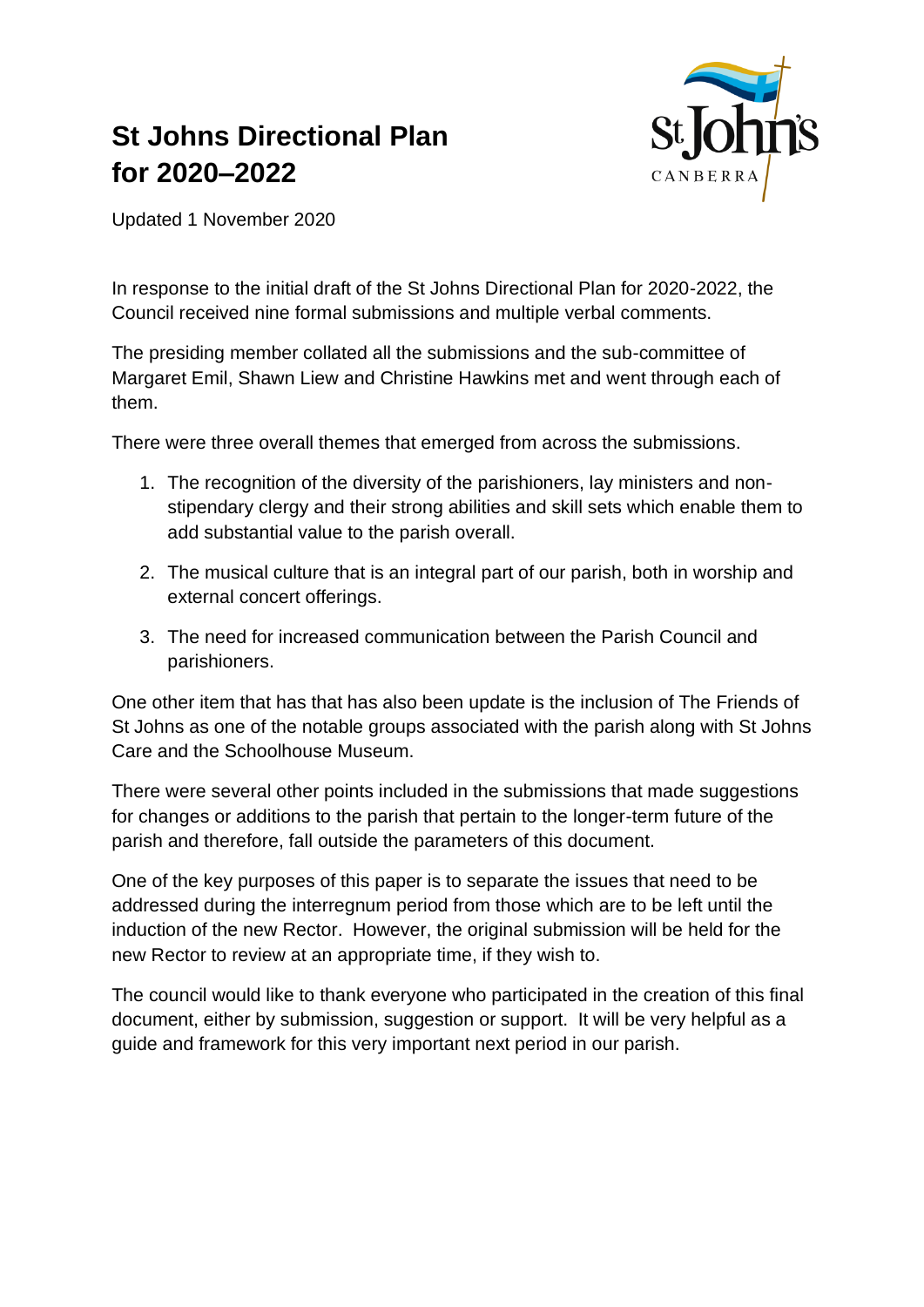## **Introduction**

St Johns Anglican Church is both an historic landmark for Canberra and an active, diverse place of Christian worship which, prior to the arrival of Covid-19, had an average weekly attendance of 270, supporting five Sunday services, a monthly choral evensong, several mid-week services, mother's groups, children and youth groups, Bible studies, home groups, and more. The parish continues to adapt and work within government restrictions to prevent the spread of the virus and, God willing, looks forward to returning to its previous level of activity and services.

The Rector is charged, in partnership with the Parish Council, with the authority and responsibility (under the Bishop) for the mission and work of St Johns. This includes objectives and strategies for the work of the parish and the efficient and effective management of the resources of the ministry unit.

Parish Council oversees the management and governance of both St Johns Care (SJC) and the Schoolhouse Museum, which are co-located on the church precinct. SJC has a Management Committee and the Schoolhouse has a Board. Both include members from outside the parish.

For the last 12 years, the parish has been well led by the Rector, the Reverend Canon Paul Black along with assistant and honorary clergy and stipended lay staff. However, St Johns is about to go through a period of significant transition when the Rector begins his Long Service Leave in January of 2021, followed by his official retirement in August 2021.

Technically, the search for a new Rector can only begin when the parish becomes vacant. An additional complication has been the departure, at short notice, of the Assistant Priest in January 2020.

As the associate priest role is designed to complement the rector, we wish to allow the incoming rector to make this appointment, in consultation with the Bishop and the parish members of the St John's Clergy Appointment Board. As a result, St Johns will have a Locum Tenens and two part-time associate priests sharing the second full time clergy position for maybe a year or more.

This situation places an additional level of responsibility in terms of mission and stewardship which will be shared by the Locum and Parish Council. Therefore, Parish Council felt the need of a formal document to outline key points of direction that should steer its major decisions and planning priorities until a new Rector is inducted.

This document does not expect to cover all aspects of parish life and its complexities but rather is to be used as a guideline for the Council and to assist in the development of a parish profile, using the following list of priorities:

- 1. to encourage our strong Christian community,
- 2. to support the Locum's teaching, sacramental and pastoral ministry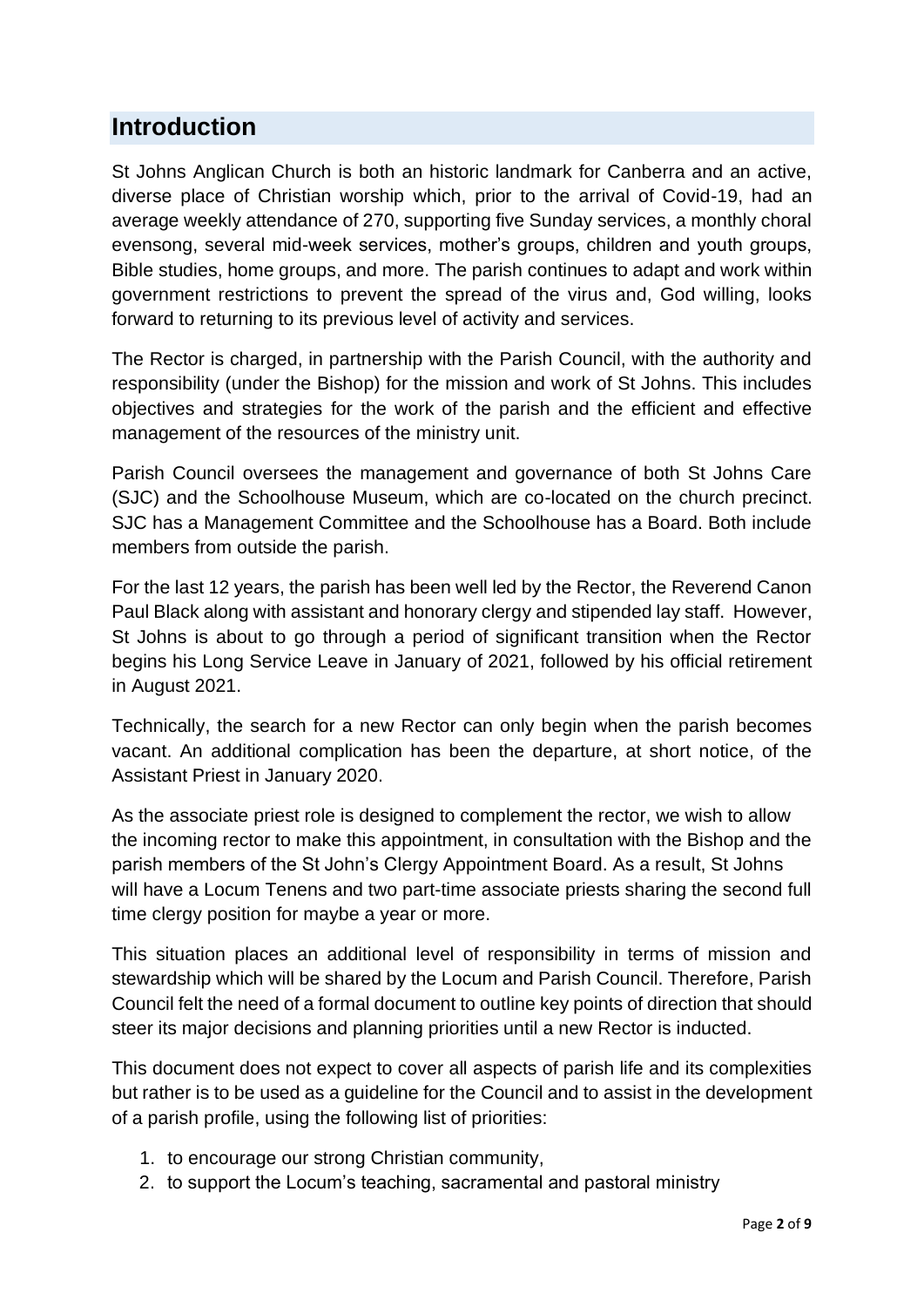- 3. to continue to maintain and enhance our historic precinct
- 4. to maintain a secure base for the financial longevity of the parish,
- 5. to develop its culture of governance including the management of risk, and
- 6. to search for and find a new Rector to lead our parish into the future.

## **Values Statement - Parish Council, 16 October 2019**

**At St Johns** we are a community shaped and nourished by God. We are given the grace to go out into the world and to live in service to others.

#### We believe

- God loves all people no exceptions
- Jesus Christ is our Lord
- God is Holy Trinity: Father, Son and Holy Spirit
- the Bible is the inspired Word of God
- in the forgiveness of sin and life everlasting
- worship shapes and nourishes us, by both Word and Sacrament, and teaching and preaching shapes our discipleship
- God calls both women and men equally to ordained ministry
- lay people exercise a vital role in the governance and ministry of our church community
- all baptised Christians are welcome to receive Holy Communion
- the Christian faith has profound things to offer people who are searching

## We affirm

- the role of individual conscience in ethical matters where people can reasonably disagree, and are informed by Scripture, reason and tradition
- our unity in Christ while respecting our differences
- the worldwide Anglican Communion, which traces its heritage to the beginnings of Christianity
- that marriage is a lifelong commitment. We recognise that there is grace after divorce and celebrate the remarriage of divorced persons
- the desire of people to enquire and question

We value worship through

- contemporary Anglican liturgy and worship, as well as traditional choral services and traditional Anglican Book of Common Prayer (BCP) services
- the systematic reading of the Scriptures by following the Lectionary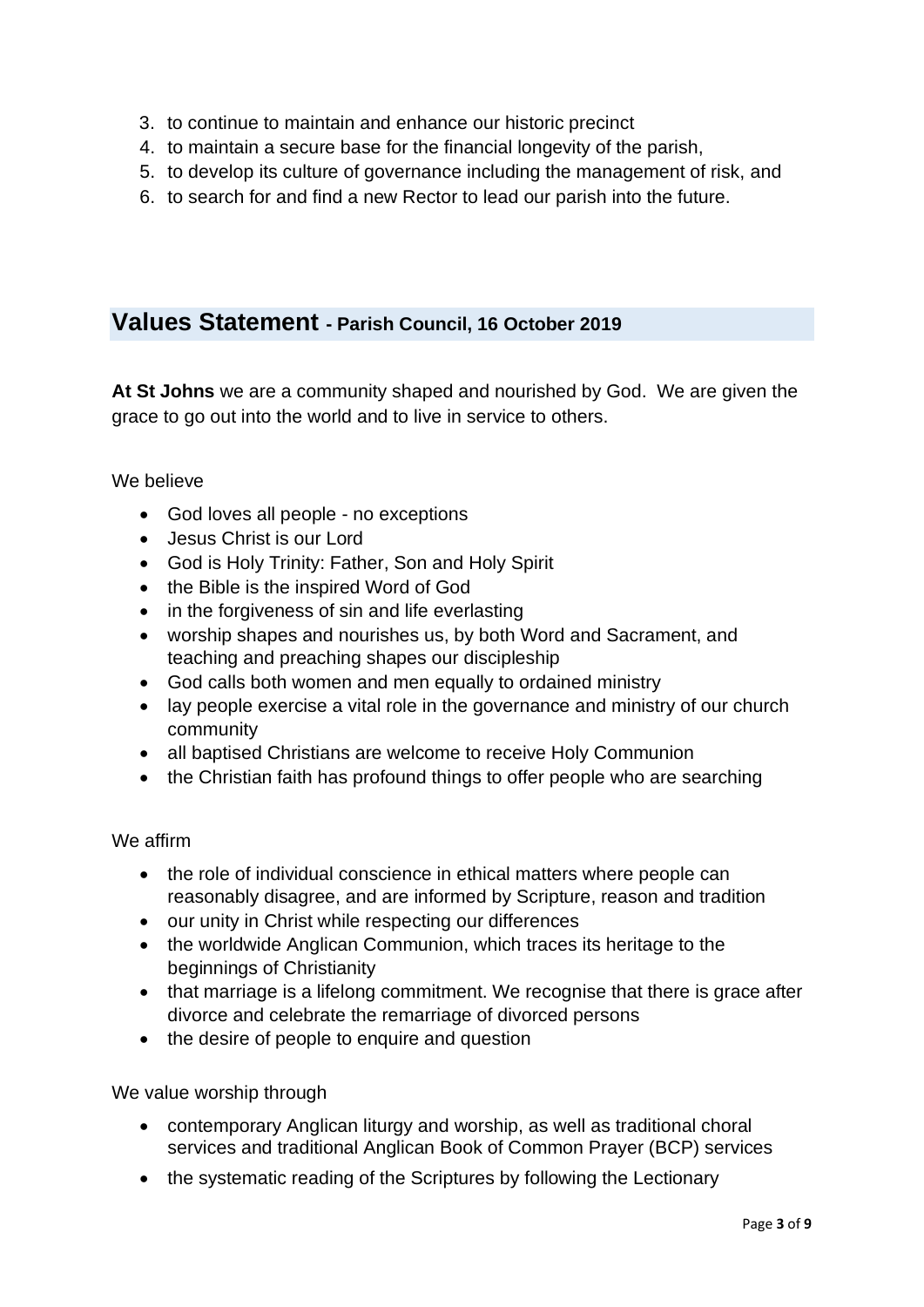- meaningful sermons and homilies where the Gospel of Salvation is preached faithfully and with love
- the joy of singing, including worship enriched with hymns and traditional choral services
- our history and its unique place in the national capital
- the importance of 'sacred space', art, colour, architecture, symbols and beauty which enhance worship and mediate truths beyond the human grasp

#### We strive to

- share the good news of Jesus Christ
- to love our neighbours as ourselves
- be welcoming, inclusive and hospitable
- create opportunities for young people to explore life's meaning and discover God's love
- provide a safe environment for all people; particularly those who are vulnerable, for example children and the elderly.
- share God's love for all people through compassionate ministry, and the practical service of St John's Care.

## **SWOT Analysis**

**Strengths**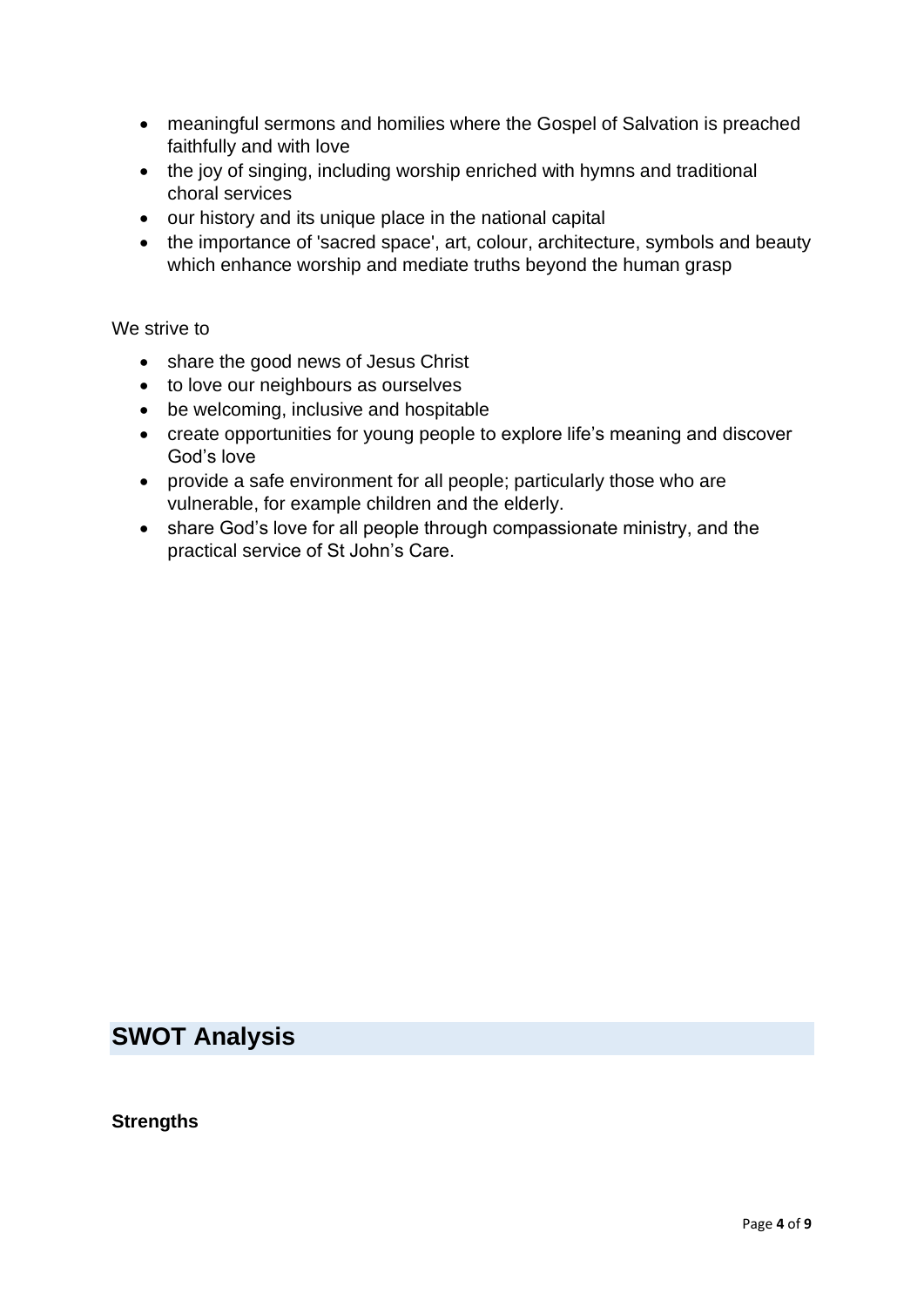- Active church congregations with a mixed economy of varying styles including family services, children and youth activities, early evening young adult service and traditional sung eucharist
- A diverse and highly skilled congregation
- Continued aged care ministry with Canon Stone
- Well known in the Canberra region
- Historical significance
- Financial security including significant trust funds
- St Johns Care brings Jesus' mission to the vulnerable to reality and raises the profile of the parish within the wider community
- Strong musical culture in both worship and concerts
- Large hall and other spaces available for community use and revenue
- Parking areas available for revenue
- Schoolhouse Museum
- The Friends of St John the Baptist
- income to allow for two full time clergy, part time office administrator and young people's worker
- large volunteer base including non-stipendiary priests and lay-ministers
- large grounds with three houses, two of which are currently leased to outside clergy
- retention of two members of clergy with long term association in the parish during the period of change (Canon Margaret Emil and Canon Kevin Stone)

## **Weaknesses**

- Declining attendance in some congregations
- Increased operating costs (especially insurance)
- Significant and increasing infrastructure maintenance costs church, parish centre, grounds and three houses
- Youth and Family worker roles combined into one leaving fewer staffing resources
- An ageing volunteer base parish office, grounds and worship
- Music the parish has relied on an honorary Director of Music and organists in an era of increasingly paid musicians

## **Opportunities**

- Possibilities for increased use of facilities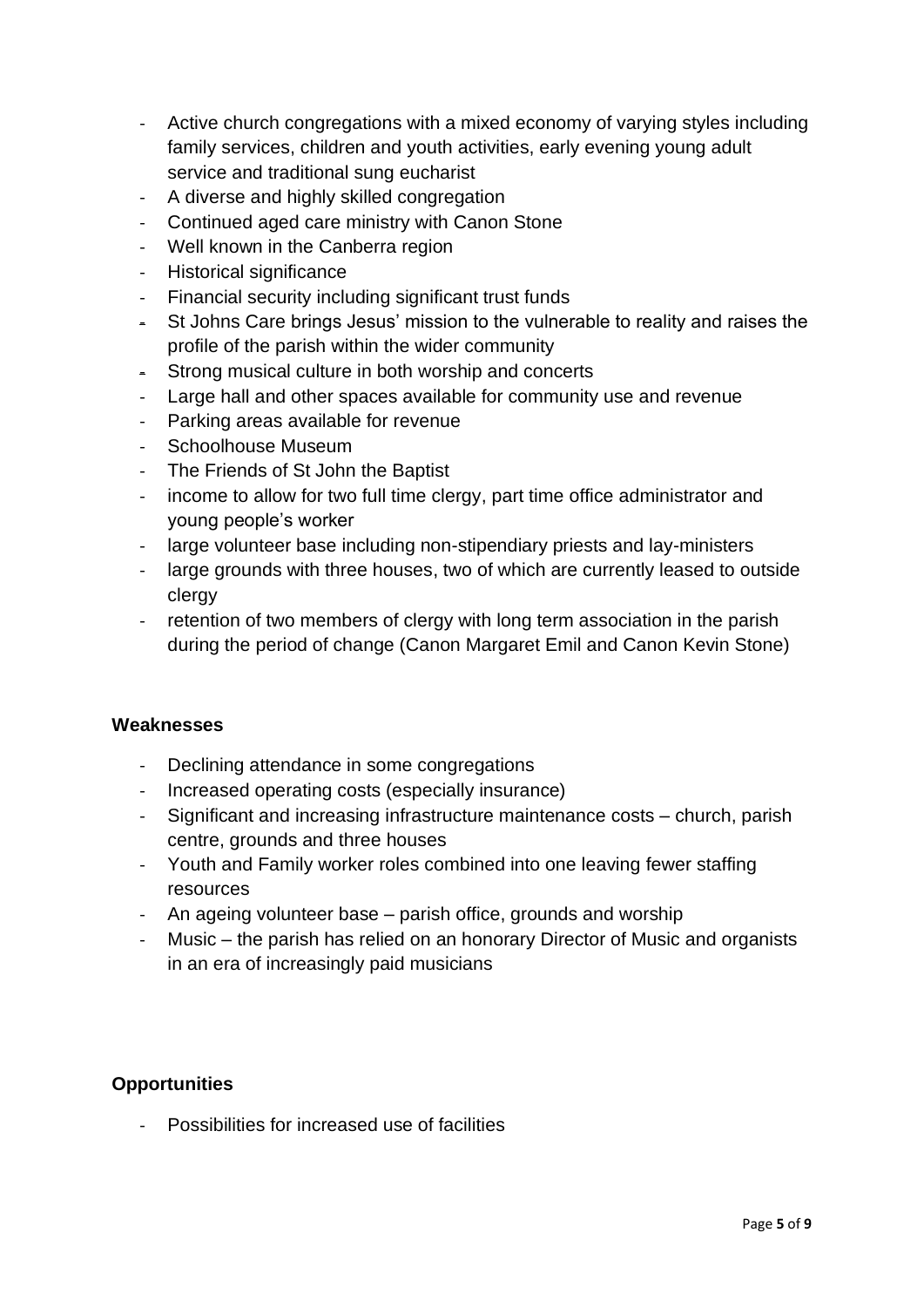- The retention of two members of clergy with long term association in the parish during the period of change (Canon Margaret Emil and Canon Kevin Stone)
- A dedicated young people's ministry position can increase opportunities and offerings for families
- Increasing number of nearby developments as possible new parishioners
- New educational precinct being developed by UNSW in the area.
- Increased ability to appeal to the community due to historic connections
	- o This includes the benefits of this for St Johns Care and the Schoolhouse Museum

## **Threats**

- COVID-19 (and any other major event) ceasing worship, limiting income and altering church life as we know it
- Increased risk of tension, recognising that transition periods can be times of stress and conflict
- loss of volunteer base during interregnums people can choose to let go of their ministry positions
- loss of existing paid staff and significant corporate knowledge they hold
- child protection and vulnerable people practices break down
- not finding suitable stipendiary clergy to hold ministry positions
- Appropriate resources for ongoing maintenance the website and Facebook page, which are our major shop fronts to the community
- Loss of parishioners during the transition to a new Rector
- Financial losses from revenue not keeping pace with ongoing costs notably insurance and maintenance
- Decline in Trust fund balances due to volatile worldwide stock markets
- Increased risk profile
- Declining religious affiliation overall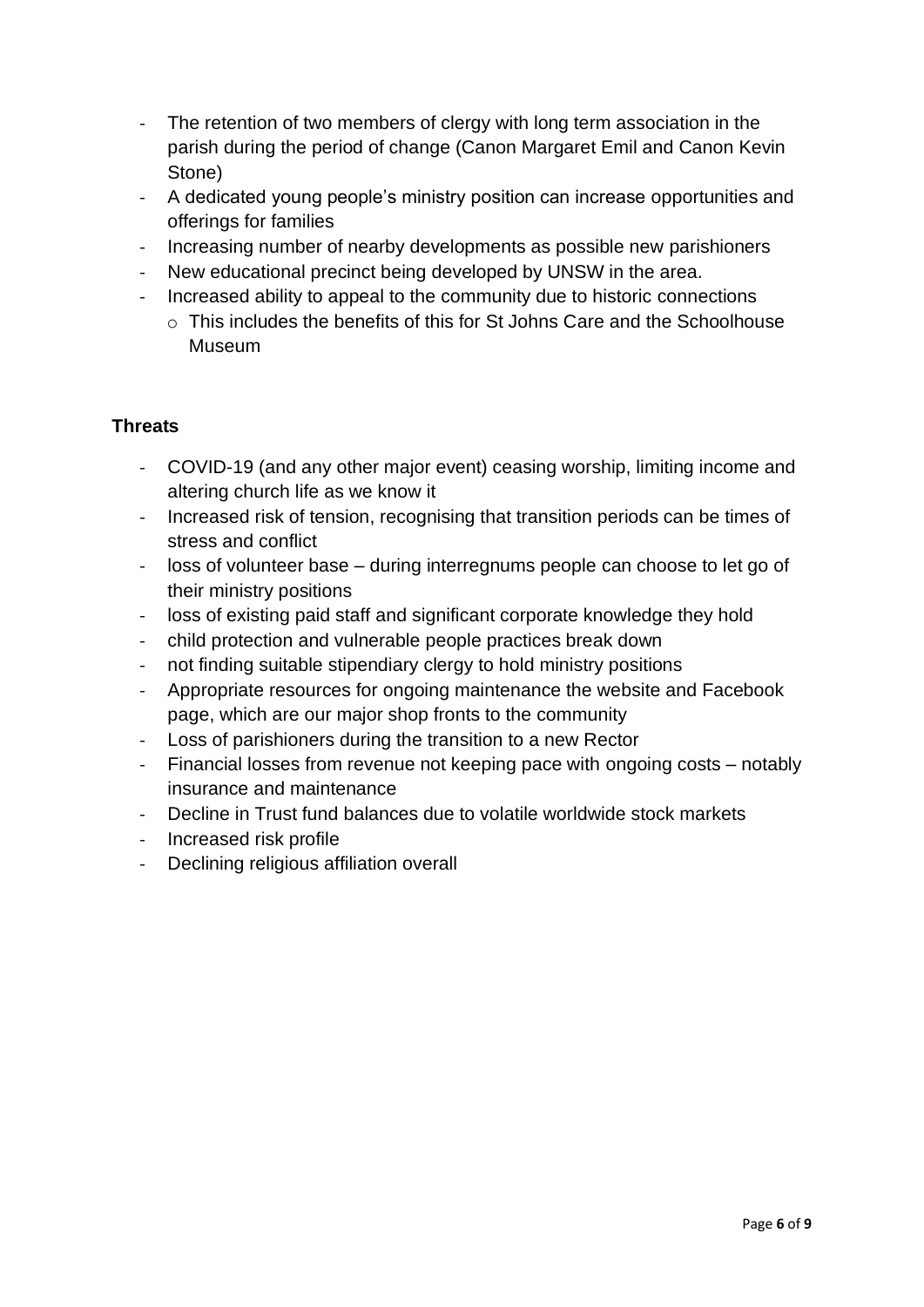## **Ministry**

The interim Ministry team will be the cornerstone of sustaining St John's during the period of transition. It is this team that members of the congregations, Council, and other stakeholders will look to for support and guidance until our new Rector is inducted. While we are fortunate to have an experienced team for the interim ministry who are well known in the parish, care must be taken to support them during this time.

#### **Locum Responsibilities**

- finding honorary priests (because of the number of Sunday services)
- maintain current worship schedule
- make decisions on pastoral services as necessary (eg number of baptism services per month)
- manage relationships between different groups in the parish eg SJC, Schoolhouse, Friends of St John's, P&M, road reconstruction
- Risk Steward
- ex-officio member of all groups within the parish including SJC Management **Committee**
- building relationships and directions with the new educational neighbours

#### **Parish Council Responsibilities**

- ask Bishop to assure parish that the present ministry of Canons Stone and Emil will stay in place until at least the new Rector's induction
- Support for Locum, Associate Priest and other parish clergy

#### **New Rector Responsibilities**

- appointment of assistant priest and other staff
- licencing of lay ministers
- future of music ministry in the parish
- decision on the viability of all worship services
- maintain commitment to St Johns Care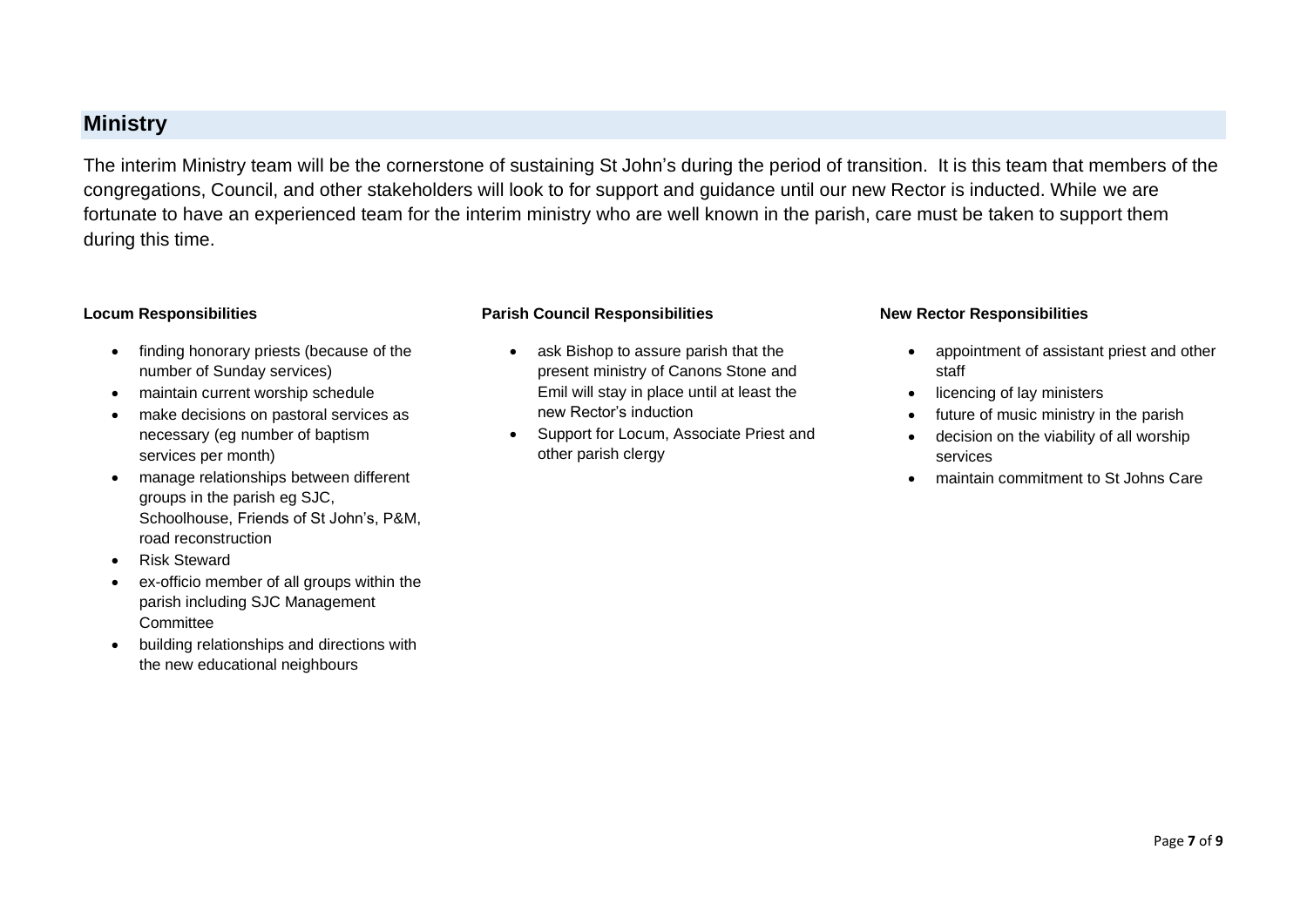## **Governance**

A strong culture of governance protects the parish from unnecessary harm and loss and is essential as a solid foundation for growth and future prosperity. The governance framework guides how decisions are made, and what type of decisions can be made while the Parish is in transition. A strong culture of governance in St John's provides assurance to parishioners that the Ministry and Leadership teams are doing the right thing; and provides guidance to the Ministry and Leadership teams to ensure they are doing things right.

#### **Locum Responsibilities**

- provide leadership for the parish and promote healthy relationships across the parish, including PC
- the Locum has all rights and responsibilities as a rector
- the Locum is accountable to the Bishop
- financial authorisation, eg parish credit card and AIDF access
- on behalf of PC, be responsible for the implementation of parish policies eg columbarium and churchyard

#### **Parish Council Responsibilities**

- make sure the best possible people are on Parish Council/Leadership Team
- Council to be intentionally aware of the diocesan governance requirements
- new areas of potential revenue to be identified and discussed in preparation for a new Rector (but not implemented until they are in place)
- detailed review of insurance levels and premiums to be undertaken in 2020
- continue current work on risk mitigation, via the Risk Advisory Committee
- undertake planned and approved major projects (eg road) but not undertake new projects requiring major expenditure unless essential
- Oversight of all approved projects and budgets
- Regular communications with the parish

#### **New Rector Responsibilities**

- review vision, values and mission statements for the parish
- review the budget and its ministry priorities
- in consultation with PC, review all policies, procedures and committees